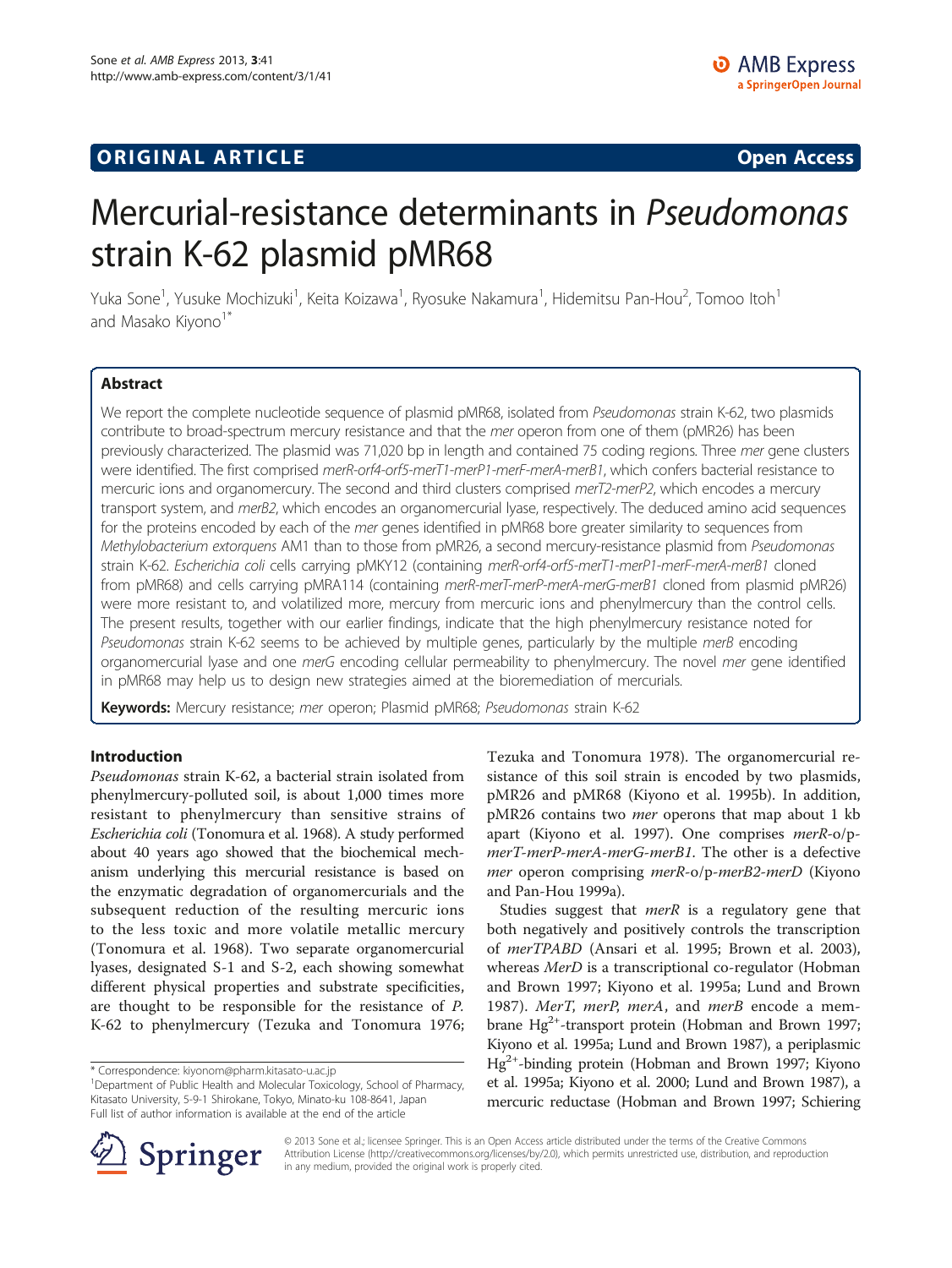<span id="page-1-0"></span>et al. [1991;](#page-6-0) Silver and Phung [1996](#page-6-0)), and a organomercurial lyase (Griffin et al. [1987](#page-6-0); Lafrance-Vanasse et al. [2009](#page-6-0); Miller [1999](#page-6-0)), respectively. merG, identified in pMR26, is a newly-identified mer-gene involved in phenylmercury resistance, which is thought to act by reducing cell permeability to phenylmercury (Kiyono and Pan-Hou [1999b](#page-6-0)). Taken together, these findings suggest that the high resistance to phenylmercury shown by  $P$ . K-62 is mediated by the two functional organomercurial lyase enzymes encoded by pMR26 merB1 and merB2 (Kiyono et al. [1995b](#page-6-0); Kiyono and Pan-Hou [1999a\)](#page-6-0), by changes in cellular permeability to phenylmercury mediated by merG (Kiyono and Pan-Hou [1999b](#page-6-0)), and by an presumptive *mer* operon located on plasmid pMR68 (Kiyono et al. [1995b\)](#page-6-0) However, no mercurial-resistance loci have been identified in pMR68; indeed, a previous study shows that removal of pMR26 from strain K-62 does not alter its mercurial-resistant phenotype nor prevent it from volatilizing  $Hg^{2+}$  and organomercurials (Kiyono et al. [1995b\)](#page-6-0).

To fully explain the high resistance to phenylmercury observed in this strain of soil bacteria, it is essential to understand the mer genes expressed by pMR68. The aim of the present study was to completely identify the mercury resistance genes of plasmid pMR68 isolated from strain K-62. The mer genes encoded by pMR68 were then cloned and analyzed.

# Materials and methods

# Bacterial strains and culture conditions

P. strain K-62, isolated from phenylmercury-polluted soil in Japan (Tonomura et al. [1968\)](#page-6-0) and deposited in a culture collection belonging to the WDCM56, was kindly supplied by Dr. K. Tonomura and grown in nutrient broth as previously described (Tezuka and Tonomura [1976](#page-6-0)) (see Table 1). E. coli XL1-Blue was grown at 37°C in Luria-Bertani (LB) medium. Antibiotics or mercuric

Table 1 Strains and plasmids used in this study

chloride were added to the medium at the following concentrations when appropriate: ampicillin, 100 μg/ml (E. coli); mercuric chloride, 40 μg/ml.

# DNA purification

Six plasmids (8.5–82 kb) (Kiyono et al. [1995b](#page-6-0)) were purified from strain K-62 grown in nutrient broth for 3 days at 30°C according to the method of Sasakawa et al. (Sasakawa et al. [1986](#page-6-0)). The purified plasmids were loaded into the wells of a 0.7% low-melting temperature agarose gel (SeaPlaque GTG agarose, Lonza Rockland, Inc., Rockland, ME) and electrophoresed in  $0.5 \times$  TBE (45 mM Tris HCl, 45 mM boric acid, 1 mM EDTA) in a contour clamped homogeneous electric field (CHEF) DRII device (Bio-Rad Laboratories, Hercules, CA) with the pulse-time ramped from 10 to 60 s (6 V/cm) for 16 h at  $14^{\circ}$ C. The gels were then stained with ethidium bromide. The band corresponding to the pMR68 plasmid was excised and equilibrated in small amount of buffer (10 mM Tris HCl pH 7.5, 0.25 mM EDTA, 100 mM NaCl). The agarose was melted at 68°C and digested with ß-agarase (New England Biolabs, Hertfordshire, England). The pMR68 plasmid was then concentrated by ethanol precipitation.

# DNA sequencing

Purified pMR68 plasmid DNA (15 μg) was sequenced by Eurofins MWG Operon (Ebersberg, Germany) using a Genome Sequencer FLX Titanium system (Roche, Basel, Switzerland). Shotgun sequencing was then performed on the range of one region of a 16-region picotiter plate, resulting in 33,964 reads with an average length of 340 bp. The sequences were assembled using Celera Assembler Version 5.3, generating 18 contigs of at least 1,000 bp in length, some of which were high coverage (>100-fold). Connections between these contigs and adjacent contigs with similarly high coverage were identified by looking for

| <b>Stains and plasmids</b> | Description or relevant feature(s)                                                      | Reference or source                                           |                       |
|----------------------------|-----------------------------------------------------------------------------------------|---------------------------------------------------------------|-----------------------|
| <b>Strains</b>             |                                                                                         |                                                               |                       |
| F. coli XI 1-Blue          | recA1 endA1 gyrA96 thi hsdR17 supE44 relA1 lac/ [F'::Tn 10 proAB+ laclq lacZM15 traD36] | Bullock et al. (1987)                                         |                       |
| P. strain K-62 (wild)      | 82, 68,56, 31, 26, 8.5 kb plasmids                                                      | IC50 of mercuric chloride; 100 ppm, mercury vapor activity; + | Kiyono et al. (1995b) |
| P. strain K-62 (mutant 26) | 82, 68, 56, 31, 8.5 kb plasmids                                                         | IC50 of mercuric chloride; 50 ppm, mercury vapor activity; +  | Kiyono et al. (1995b) |
| P. strain K-62 (mutant 68) | 82, 56, 31, 26, 8.5 kb plasmids                                                         | IC50 of mercuric chloride; 17 ppm, mercury vapor activity; +  | Kiyono et al. (1995b) |
| P. strain K-62 (mutant TY) | 82, 56, 31, 8.5 kb plasmids                                                             | IC50 of mercuric chloride; 2 ppm, mercury vapor activity; -   | Kiyono et al. (1995b) |
| Plasmids                   |                                                                                         |                                                               |                       |
| pMR26                      | 26 kb plasmids from P. strain K-62                                                      | Kiyono et al. (1997)                                          |                       |
| pMR68                      | 68 kb plasmids from P. strain K-62                                                      | This study                                                    |                       |
| pUC118                     | None; cloning vector                                                                    |                                                               | Vieira et al. (1987)  |
| pMRA17                     | merR-o/p-merT-merP-merA-merG-merB1 of pMR26 in pBluescriptII                            | Kiyono et al. (1997)                                          |                       |
| pMRA114                    | merR-o/p-merT-merP-merA-merG-merB1 of pMR26 in pUC118                                   | This study                                                    |                       |
| pMKY12                     | merR-o/p-orf4-orf5-merT1-merP1-merA-merB1 of pMR68 in pUC118                            | This study                                                    |                       |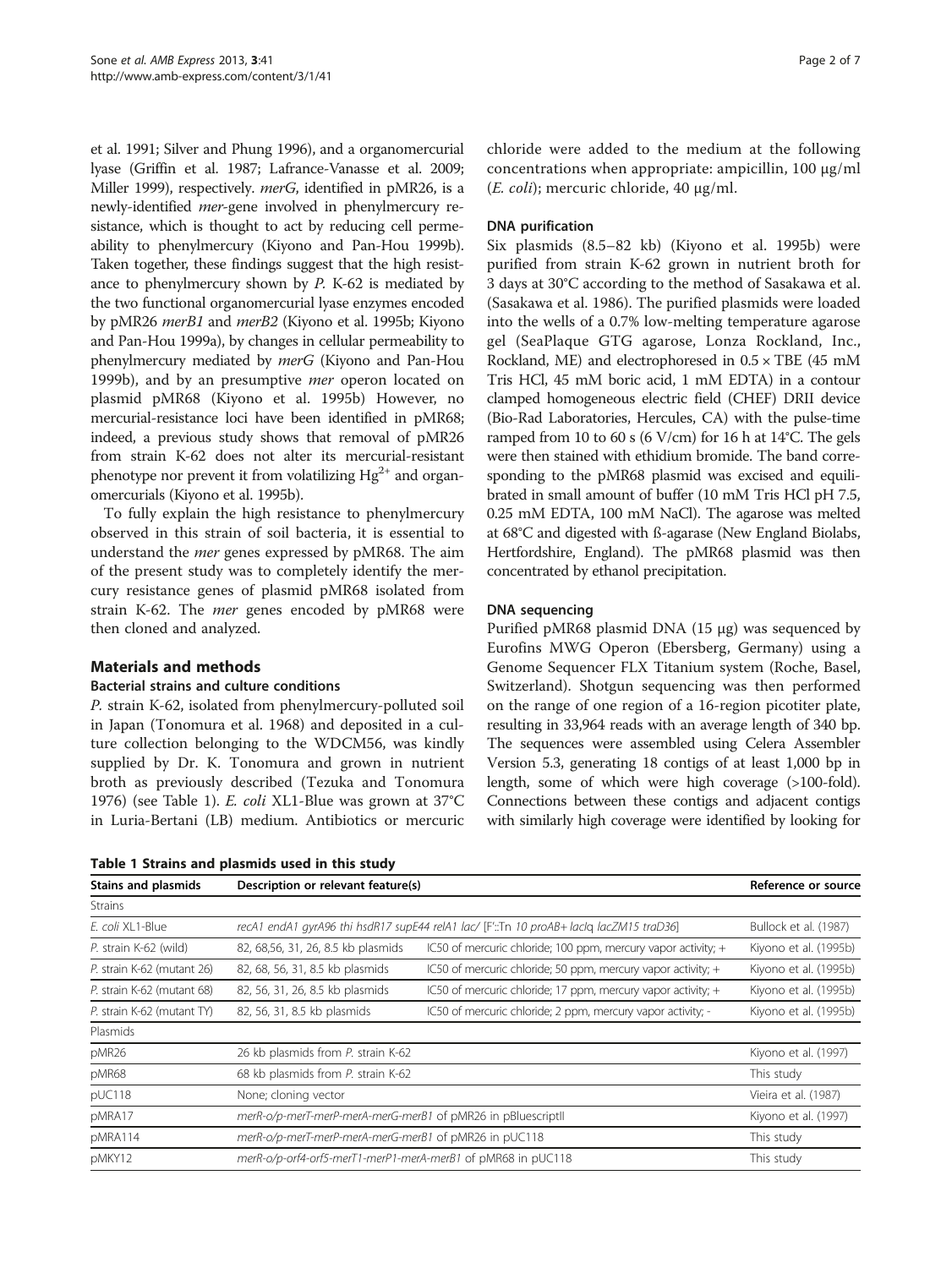sequencing reads that were split between contigs by the assembly software. Using this process, a chain of seven contigs was assembled into a 71,020 bp sequence. The joins between the seven contigs were checked by PCR using the following primer pairs: 1U-68 kb-15850 and 8 L-68 kb-16600; 2U-68 kb-18520 and 9 L-68 kb-19216; 3U-68 kb-19421 and 10 L-68 kb-20259; 4U-68 kb-38451 and 11 L-68 kb-39477; 5U-68 kb-42220 and 12 L-68 kb-43396; 6U-68 kb-67929 and 13 L-68 kb-68480; and 7U-68 kb-70484 and 14 L-68 kb-457 (see Additional file [1](#page-6-0): Table S1).

After the complete nucleotide sequence of pMR68 was obtained, potential open reading frames (ORFs) was searched using the program of genetic information processing software (Genetyx corporation, Tokyo, Japan) and using protein BLAST ([http://blast.ncbi.nlm.nih.gov/](http://blast.ncbi.nlm.nih.gov/Blast.cgi) [Blast.cgi](http://blast.ncbi.nlm.nih.gov/Blast.cgi)) to confirm the results. Conserved domains were identified searching for Clusters of Orthologous Groups of proteins (COGs) in the NCBI data base. The molecular weights of the encoded proteins were determined by ProtParam (Swiss Institute of Bioinformatics; [http://www.expasy.ch/tools/protparam.html\)](http://www.expasy.ch/tools/protparam.html). The annotated sequence of pMR68 was deposited in the NCBI database under Accession No. NC019309.

# Gene cloning and analysis of the mer operon

Plasmid pMKY12 was constructed as follows: Plasmid pMR68 (accession no. NC019309) was used as the template for PCR amplification (PrimeSTAR GXL DNA polymerase, Takara Bio, Inc., Otsu, Japan) of a 10.3 kb fragment containing the merR-o/p-ofr4-orf5-merT1 merP1-merF-merA-merB1 genes. The primers used were 16U-68 kb-2393 and 21 L-68 kb-9566 (Additional file [1](#page-6-0): Table S1). After blunting and 5'-phosphorylation of the DNA fragment using a Mighty Cloning Kit (Blunt End) (Takara Bio, Inc., Otsu, Japan), the DNA fragment was cloned into the blunt-ended (Hinc II) vector, pUC118 (Vieira and Messing [1987](#page-6-0)).

Plasmid pMRA114 was constructed as follows: Plasmid pMRA17, containing a 6.6 kb merR-o/p-merT-merPmerA-merG-merB1 fragment from pMR26 (accession no. D83080), which contains restriction sites for SacI, was used as the starting material. After digestion with SacI, the 6.6 kb fragment was cloned into the corresponding sites in pUC118. The integrity of all cloned fragments was confirmed by sequencing.

## Mercury susceptibility tests and volatilization activity tests

The resistance of E. coli XL1-Blue carrying pUC118 (control vector), pMRA114, or pMKY12 to  $HgCl<sub>2</sub>$  or  $C_6H_5HgOCOCH_3$  was determined in liquid medium. E. coli cells carrying the control or recombinant plasmids were grown overnight in LB medium at 37°C. Cells were harvested and suspended in LB medium  $(1.6 \times 10^{7} \text{ cells})$ 

200 μL/well) containing  $HgCl<sub>2</sub>$  or  $C_6H_5HgOCOCH<sub>3</sub>$  at various concentrations. After incubation at 37°C for 16 h, the absorbance of each culture was read at  $A_{600}$  to measure cell growth.

The mercury volatilization assay was performed as follows: E. coli cells carrying the control or recombinant plasmids were grown to mid-exponential phase and then suspended in LB medium containing 50  $\mu$ M HgCl<sub>2</sub> or 5 μM  $C_6H_5HgOCOCH_3$ . After incubating at 37°C for 16 h, the samples were digested with concentrated nitric acid for 2 h at 90°C and the amount of mercury remaining in the medium was determined by flameless cold-vapour atomic adsorption spectrometry using an atomic mercury analyser (HG-310; Hiranuma, Japan).

# Results

# General features of plasmid pMR68

The complete nucleotide sequence of plasmid pMR68 was assembled into a circular DNA sequence comprising 71,020 bp, with an overall  $G + C$  content of 64.5%. The sequence showed that pMR68 was 3 kb larger than previously calculated on the basis of agarose gel electrophoresis (Kiyono et al. [1995b](#page-6-0)). Figure [1](#page-3-0) shows a detailed genetic map of pMR68. The predicted coding regions showed a particular genetic organization, highlighting two well-defined regions that corresponded to genomic islands (comprising 41 kb of the complete plasmid). The first region possessed a 21 kb island (pMR68 co-coordinates: 59,285–71,020 and 1–9,472), which contained genes involved in mercurial resistance and mobility (Figure [1](#page-3-0)). The second region possessed a 20 kb island (pMR68 co-coordinates; 10,189–30,567), which contained plasmid transposable elements (Figure [1](#page-3-0)). A summary of the sequence data for pMR68, including the length and molecular mass of the predicted proteins and their sequence homology with known proteins, is shown in Additional file [2:](#page-6-0) Table S2.

# Mercury-resistance (Hg<sup>R</sup>) determinants

The pMR68 plasmid contained three putative mercuryresistance (mer) gene clusters (Figure [1\)](#page-3-0): Cluster 1) a potential *mer* operon, consisting of the *merR-orf4-orf5-*T1-P1-F-A-B1 genes (ORFs 3 and 6–10); Cluster 2) mercury transport genes, merT2-P2 (ORFs 62 and 63); and Cluster 3) an organomercurial lyase gene, merB2 (ORF 72) (Additional file [2](#page-6-0): Table S2 and Figures [1](#page-3-0) and [2\)](#page-4-0). The potential mer operon within pMR68 was located between putative transposable elements, and flanked by genes encoding a transposase IS4 family protein (ORF 75) and a transposase IS5 family protein (ORF 11) (Additional file [2](#page-6-0): Table S2). The incomplete *mer* operon (cluster 2) within pMR68 was also located between putative transposable elements, and flanked by genes encoding a transposase IS30 family protein (ORF 56) and a transposase IS116 family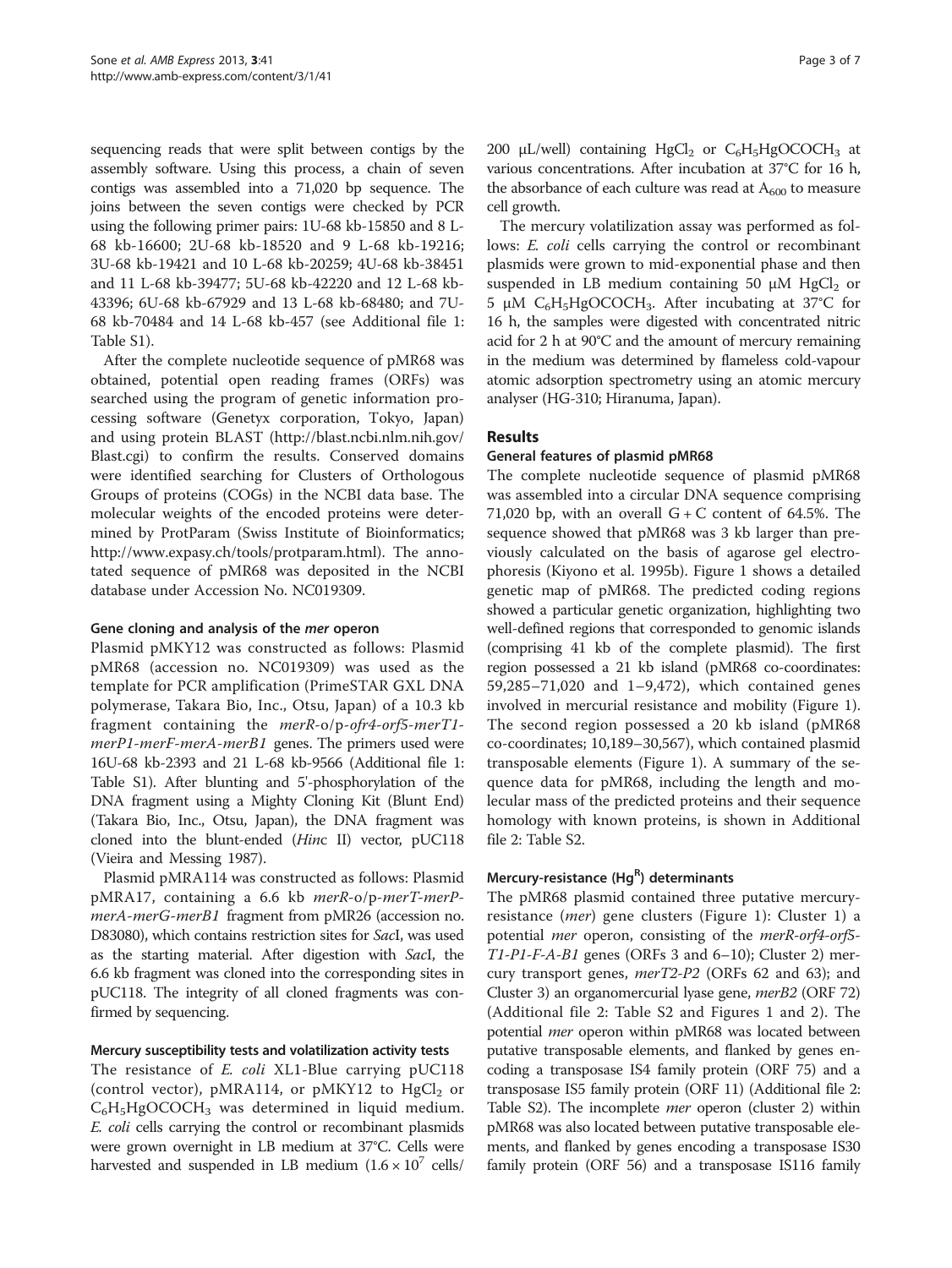protein (ORF 68) (Additional file [2:](#page-6-0) Table S2). The DNA sequence showed the presence of putative promoters upstream of the  $merT1$  genes within the complete *mer* operon of cluster 1 (Figure [2\)](#page-4-0). Upstream of merR and upstream of *merT1* were sequences containing potential −35 (ATCAGA) and −10 (GATTAT) and −35 (TTGCAC) and −10 (CATAAT) sequences, and a dyad symmetrical sequence (GCACCTGTAGCCGCTACAGGTTG), respectively, which could be interpreted as an operator/promoter (o/p) sequence (cluster 1, Figure [2\)](#page-4-0).

ORF4 (encoding a hypothetical protein (HP)) and ORF5 (showing 63% identity to phosphoribosyl-AMP cyclohydrolase from Parvibaculum lavamentivorans DS-1) were located between MerR and MerT1. Two sets of *merT*, merP, and merB genes were found in pMR68, and the similarities between *merT1* and *merT2*, *merP1* and *merP2*, and merB1 and merB2 ranged from 27% to 69% at both the nucleic acid and amino acid levels (Figure [2](#page-4-0)). The sequence similarity between the pMR68 and pMR26 proteins (Kiyono et al. [1997](#page-6-0); Kiyono and Pan-Hou [1999a](#page-6-0)) from strain K-62 or the well-known pDU1358 (Griffin et al. [1987\)](#page-6-0) and Tn21 (Gilbert and Summers [1988](#page-6-0); Liebert et al. [1999\)](#page-6-0) proteins from Gram-negative bacteria was low (Table [2\)](#page-4-0).

## Gene cloning and analysis of the mer operon

To identify the physiological role played by the mer operons in pMR68 and pMR26 in E. coli, we constructed recombinant plasmids pMKY12 and pMRA114, which contained the merR-orf4-orf5-merT1-merP1-merFmerA-merB1 genes from pMR68 and the merR-merTmerP-merA-merG-merB1 genes from pMR26, respectively (Table [1](#page-1-0)). Bacteria containing pMKY12 showed greater resistance to Hg(II) than control cells carrying plasmid pUC118; the level of resistance was almost the same as that shown by cells containing pMRA114 (Figure [3](#page-5-0)A).

We next examined the volatilization of mercury from Hg(II) and  $C_6H_5Hg(I)$  by cells containing a control vector (pUC118) or the pMKY12 or pMRA114 plasmids. As shown in Figure [4,](#page-5-0) cells carrying both pMKY12 and pMRA114 were able to volatilize mercury from both  $Hg(II)$  and  $C_6H_5Hg(I)$ . Volatilization of Hg(II) was similar between cells carrying pMKY12 or pMRA114; however, volatilization of  $C_6H_5Hg(I)$  was significantly higher in cells

<span id="page-3-0"></span>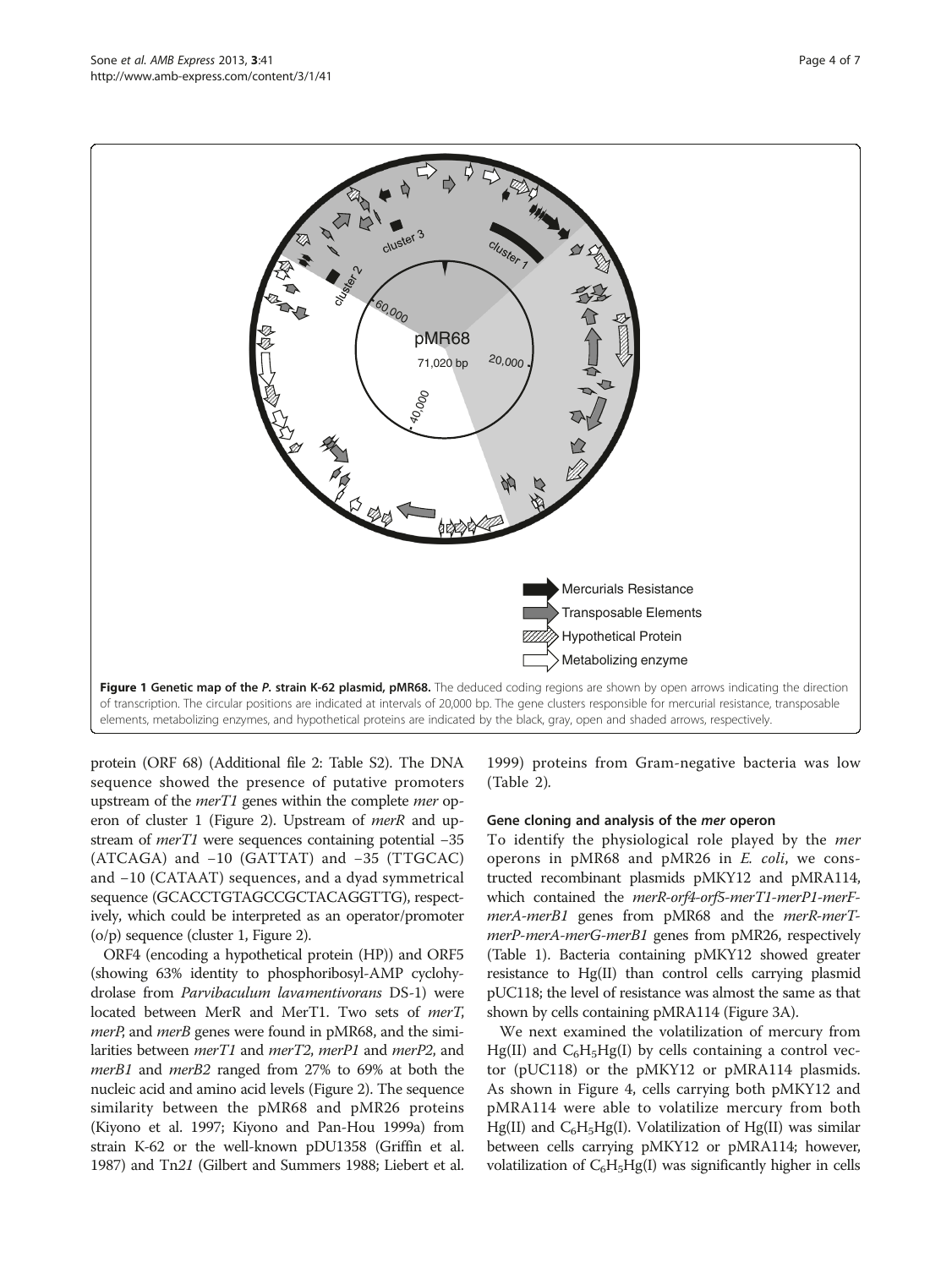<span id="page-4-0"></span>

carrying pMKY12 than in those carrying pMRA114 (Figure [4B](#page-5-0)). A volatilization test indicated that the cells carrying pMKY12 were able to volatilize almost 90% of the total phenylmercury.

# **Discussion**

The present study determined the complete nucleotide sequence of plasmid pMR68 (isolated from P. strain K-62). In addition, the *mer* genes in pMR68 and pMR26 were identified, sequenced, and cloned in E. coli. The pMR68 sequence contained 75 complete coding regions; however, we were not able to identify a predicted origin of replication (Additional file [2:](#page-6-0) Table S2 and Figure [1](#page-3-0)). Although most of the identified genes (44%) encoded mobile elements related to transfer functions, 12% encoded mercurial-resistance determinants, 16% encoded metabolism-related genes, and 28% encoded hypothetical proteins (HPs).

One of the three mer-gene clusters in pMR68 (merRorf4-orf5-merT1-merP1-merF-merA-merB1) was identified as a potential mer operon, which confers bacterial resistance to both inorganic and organic mercury (Additional file [2:](#page-6-0) Table S2 and Figure [3](#page-5-0)). The number and order of the mer genes on this potential mer operon were different to those of merR1-o/p-T-P-A-G-B1 of pMR26 (which encodes resistance to both inorganic and organic mercury) and merR2-o/p-B2-D of pMR26 (which confers bacterial hypersensitivity to organomercury compounds) (Table 2 and Figures [1](#page-3-0) and 2) (Kiyono et al. [1997;](#page-6-0) Kiyono and Pan-Hou [1999a;](#page-6-0) Kiyono et al. [1997](#page-6-0)). The deduced amino acid sequences for the proteins encoded by the *mer* genes in pMR68 were more similar (67–84%) to those of a putative mer operon in Methylobacterium extorquens AM1, which lacks the merB gene (Vuilleumier et al. [2009](#page-6-0)), than to those in pMR26 (21–47%) (Table 2).

We identified potential −35 and −10 sequences and a dyad symmetrical sequence lying upstream of pMR68 *merR* and upstream of *merT1*, respectively; these sequences may represent putative promoters of the *mer* 

Table 2 Amino acid sequence homology of mer genes between pMR68 and pMR26, pDU1358, Tn21 or M. extorquens AM1 putative mer operon

| % of amino acid sequence homology |      |       |                   |       |                   |                          |      |        |                   |  |  |
|-----------------------------------|------|-------|-------------------|-------|-------------------|--------------------------|------|--------|-------------------|--|--|
| pMR68                             | MerR | MerT1 | MerT <sub>2</sub> | MerP1 | MerP <sub>2</sub> | MerF                     | MerA | MerB1  | MerB <sub>2</sub> |  |  |
| pMR <sub>26</sub>                 | 32.4 | 38.8  | 47.0              | 31.3  | 36.0              | $\overline{\phantom{a}}$ | 35.4 | 21.3   | 22.0              |  |  |
| pDU1358                           | 32.5 | 38.8  | 45.5              | 31.2  | 36.0              | $\overline{\phantom{a}}$ | 26.7 | 21.0   | 19.7              |  |  |
| Tn21                              | 31.8 | 38.8  | 47.0              | 31.   | 38.7              | $\sim$                   | 38.6 | $\sim$ | $\sim$            |  |  |
| M. extorquens AM1                 | 73.0 | 76.0  | 71.0              | 76.0  | 67.0              | $\sim$                   | 84.0 | $\sim$ |                   |  |  |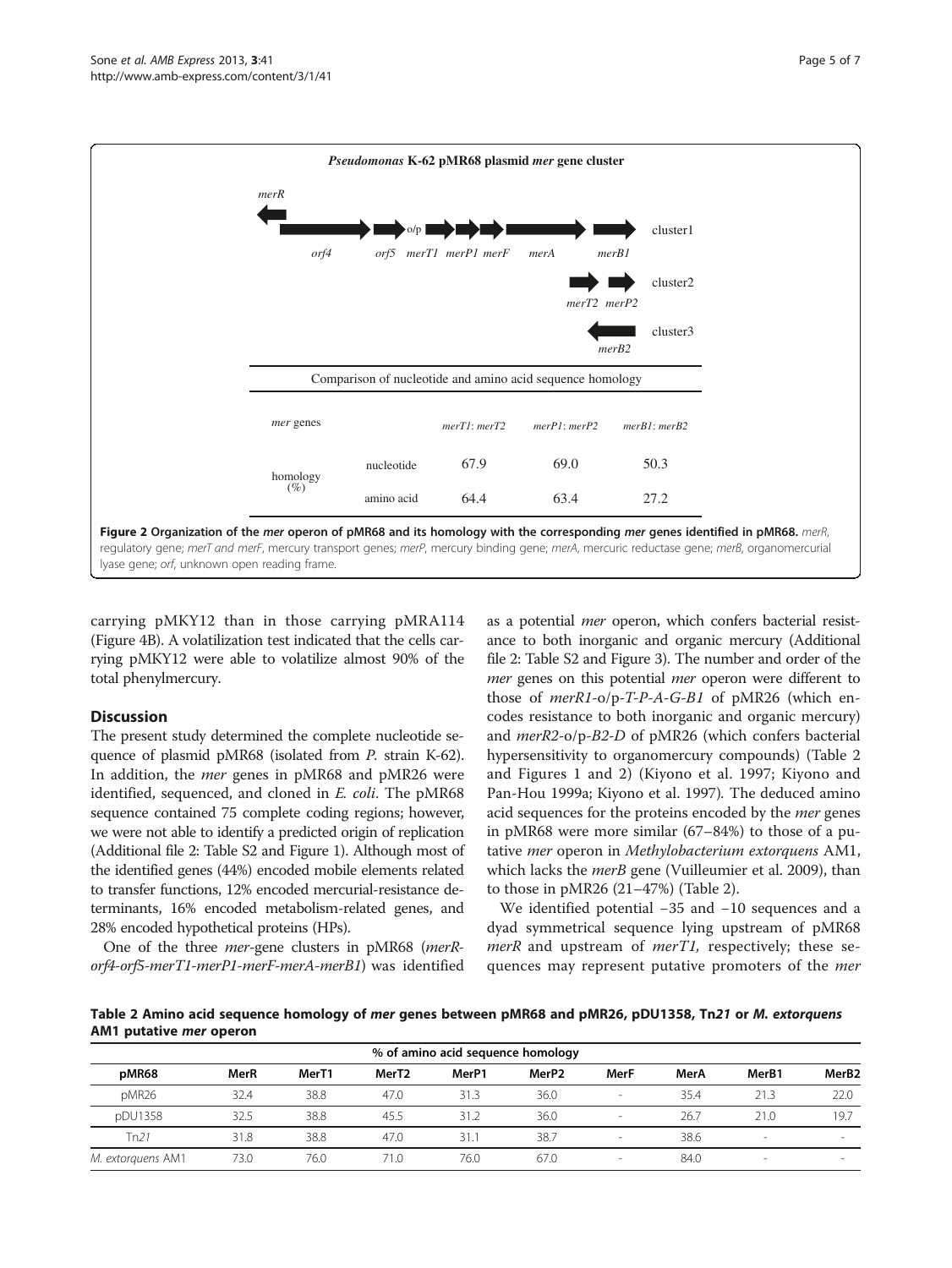

<span id="page-5-0"></span>

operon of cluster 1 in pMR68. The distance between the −35 and −10 positions within the putative pMR68 merR promoter was 19 bp. The spacing between the merR promoter and Tn21 in pMR26 was also 19 bp, which is essential for the "twist and bend" mechanism underlying transcriptional activation (Ansari et al. [1995;](#page-6-0) Kiyono et al. [1997;](#page-6-0) Kiyono and Pan-Hou [1999a](#page-6-0)). Taken together, these observations suggest that merT1-P1-F-A-B1 is regulated by both the *merR* gene and the *mer* operator.

Volatilization of mercury from organomercurials is thought to result from the degradation of organic mercury by the organomercurial lyase encoded by merB, followed by the reduction of the resulting  $Hg^{2+}$  to volatile  $Hg^0$  by the mercuric reductase encoded by *merA* (Barkay et al. [2003](#page-6-0); Silver and Phung le [2005](#page-6-0)). Cells carrying pMKY12 (containing merR-orf4-orf5-merT1-merP1-merFmerA-merB1 cloned from pMR68) and cells carrying

pMRA114 (containing merR-merT-merP-merA-merGmerB1 cloned from plasmid pMR26) were more resistant to, and volatilized more, mercury from mercuric chloride and phenylmercuric acetate than the control cells (Figures 3 and 4).

The present results, together with those of our previous study, suggest that the high resistance to phenylmercury shown by strain K-62 may be due to the following: [1] the functional organomercurial lyase enzymes encoded by pMR26 merB1 and merB2 (Kiyono et al. [1995b;](#page-6-0) Kiyono et al. [1997;](#page-6-0) Kiyono and Pan-Hou [1999a](#page-6-0)), and pMR68 merB1; [2] the two functional mercuric reductases encoded by pMR26 *merA* (Kiyono et al. [1995b](#page-6-0); Kiyono and Pan-Hou [1999a\)](#page-6-0) and pMR68 merA; [3] the multi-functional transporters encoded by pMR26 merT and merP (Kiyono et al. [1995a](#page-6-0); Kiyono et al. [2000;](#page-6-0) Nagata et al. [2006](#page-6-0); Uno et al. [1997](#page-6-0)), and by  $pMR68$  merT1-merP1-merF; and [4]